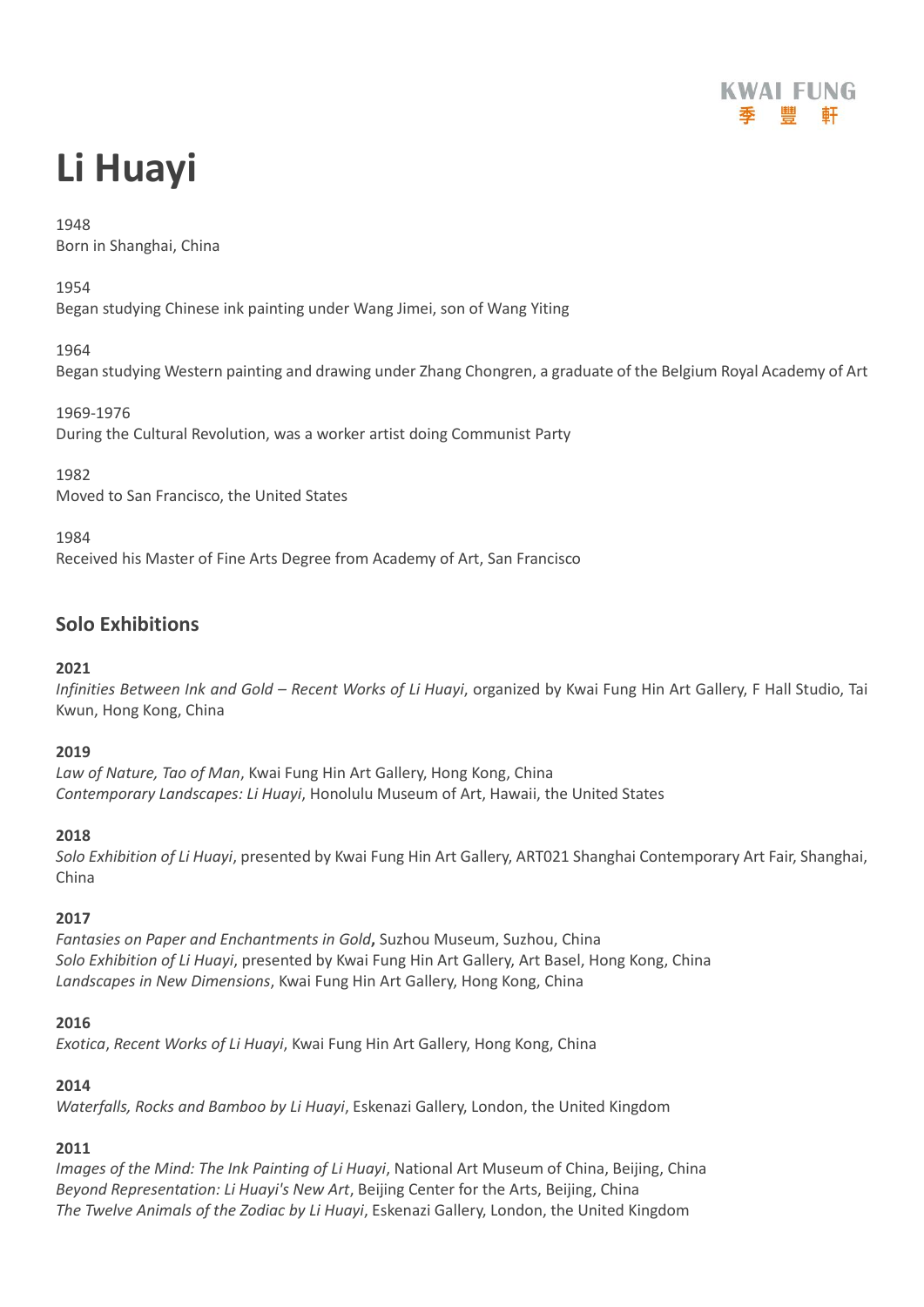*Trees, Rocks, Mist and Mountains by Li Huayi*, organized by Eskenazi Gallery, The Ukrainian Institute, New York, the United States

### **2008**

*Li Huayi at 60: Paintings in the Yiqingzhai Collection*, presented by The Ink Society, HKIAAF 08, Hong Kong, China

# **2007**

*Mountain Landscapes by Li Huayi*, Eskenazi Gallery, London, United Kingdom

#### **2004**

*The Monumental Landscapes of Li Huayi*, Asian Art Museum of San Francisco, San Francisco, United States

#### **1997**

*The Landscapes of Li Huayi*, Kaikodo, New York, the United States

#### **1990**

*Li Hua: Recent Paintings on Chinese Paper*, Roberta English Gallery, San Francisco, the United States

#### **1985**

*Li Hua: Paintings*, Roberta English Gallery, San Francisco, the United States

#### **1984**

*Li Hua: Paintings*, Pacific Asia Museum, Pasadena, the United States

#### **1983**

*Recent Works by Li Hua*, Satori Gallery, San Francisco, the United States

#### **1982**

*Li Hua*, Satori Gallery, San Francisco, the United States

# **Group Exhibitions**

#### **2020**

*Fine Art Asia 2020*, Kwai Fung Hin Art Gallery Booth, Hong Kong Convention and Exhibition Centre, Hong Kong, China *Longing for Nature: Reading Landscapes in Chinese Art*, Museum Rietberg, Zurich, Switzerland *Spotlight on a New Generation: Contemporary Chinese Artists*, The Cleveland Museum of Art, Cleveland, the United **States** 

# **2018**

*Ink Worlds: Contemporary Chinese Painting from the Collection of Akiko Yamazaki and Jerry Yang*, Cantor Arts Center, Stanford University, California, the United States

# **2017**

*Parallel Lines – Contemporary Chinese Ink Painting and the Great Age of British Landscape Painters*, W.M. Brady & Co, New York, the United States (the same exhibition was later exhibited at Lowell Libson Ltd, London, the United Kingdom) *The Weight of Lightness: Ink Art at M+*, M+ Pavilion, Hong Kong, China *Boundless: Ongoing - Chinese Ink Art 2017*, Art Museum of Sichuan Fine Arts Institute, Chongqing, China *Different Paths: Explorations in Ink*, S|2 Sotheby's, New York, the United States

#### **2016**

*Ink Asia 2016*, Kwai Fung Hin Art Gallery Booth, Hong Kong Convention and Exhibition Centre, Hong Kong, China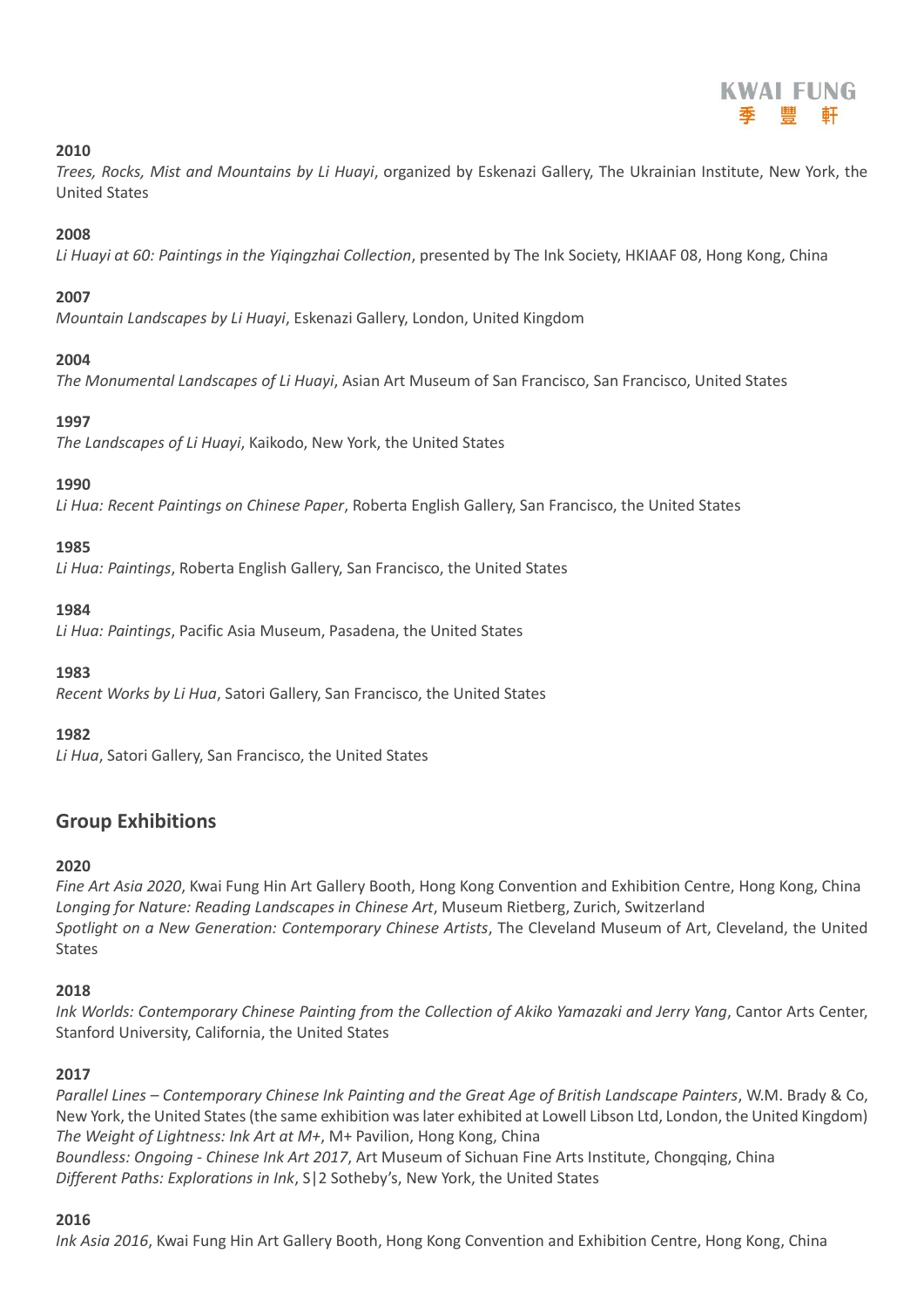

*First Look: Collecting Contemporary at the Asian*, Asian Art Museum of San Francisco, the United States *Shanghai Ever*, Museum of Contemporary Art, Shanghai, China *China's Changing Landscape*, Amos Andersonin Tademuseo, Helsinki, Finland *The Wondrous All: Leading Edge of Eastern Thought*, Taipei Fine Arts Museum, Taiwan *Shuimo: Ten Thousand Blossoms Spring*, S|2 Sotheby's, New York, the United States

# **2014**

*China's Changing Landscape*, Nordiska Akvarellmuseet, Skärhamn, Sweden *Contemporary Ink*, NanHai Art, San Francisco, the United States *Meditations in Nature: New Ink*, Ben Brown Fine Arts, Hong Kong, China *Shuimo / Water Ink: Enchanted Landscapes*, S|2 Sotheby's, New York, the United States

# **2013**

*Illusion / Image: Contemporary Chinese Ink Art Series 1*, Hive Center for Contemporary Art, Beijing, China *Chinese Contemporary Ink – The Beginnings and Beyond*, presented by Christie's, Hong Kong Convention and Exhibition Centre, Hong Kong, China *Shuimo / Water Ink: Chinese Contemporary Ink Paintings*, S|2 Sotheby's, New York, the United States

*Beyond Tradition - Chinese Contemporary Ink*, Christie's New York Private Sales Gallery, New York, the United States *The Moment for Ink*, San Francisco State University Fine Arts Gallery, California, the United States

# **2012**

*Ink: The Art of China*, Saatchi Gallery, London, the United Kingdom *The Chinese Scholar – Ink Painting and Works of Art*, New York Asia Week, New York, the United States *Subtle Ink*, Gallery 100, Taiwan *Associated Exhibition of Contemporary Ink Painting by Li Huayi and Li Jin*, Gallery 100, Taipei, Taiwan

# **2010**

*Brush and Ink Reconsidered: Contemporary Chinese Landscapes*, Harvard Art Museums – Arthur M. Sackler Museum, Cambridge, the United States

*Fresh Ink: Ten Takes on Chinese Tradition*, Museum of Fine Arts, Boston, the United States *Shanghai: Art of the City*, Asian Art Museum of San Francisco, the United States

# **2009**

*Invitational Exhibition for Jiangsu-Zhejiang-Shanghai Artists to Commemorate Xie Zhiliu's 100th Birthday*, Shanghai Art Museum, Shanghai, China

# **2008**

*Beyond Reminiscence*, Beijing Center for the Arts, Beijing, China *Pacific Light: A Survey of Californian Watercolour 1908-2008*, Nordiska Akvarellmuseet, Skärhamn, Sweden

# **2007**

*The Third Chengdu Biennale: Reboot*, Century City New International Convention & Exhibition Centre, Chengdu, China *Infinite Shades*, Art Institute of Chicago, Chicago, the United States *Downtime*, Harvard Art Museums – Arthur M. Sackler Museum, Cambridge, the United States

# **2006**

*20th Century Chinese Landscape*, Shanghai Art Museum, Shanghai, China *The New Chinese Landscape*, Harvard Art Museums – Arthur M. Sackler Museum, Cambridge, the United States

# **2005**

*California New Old Masters*, Gallery C, California, the United States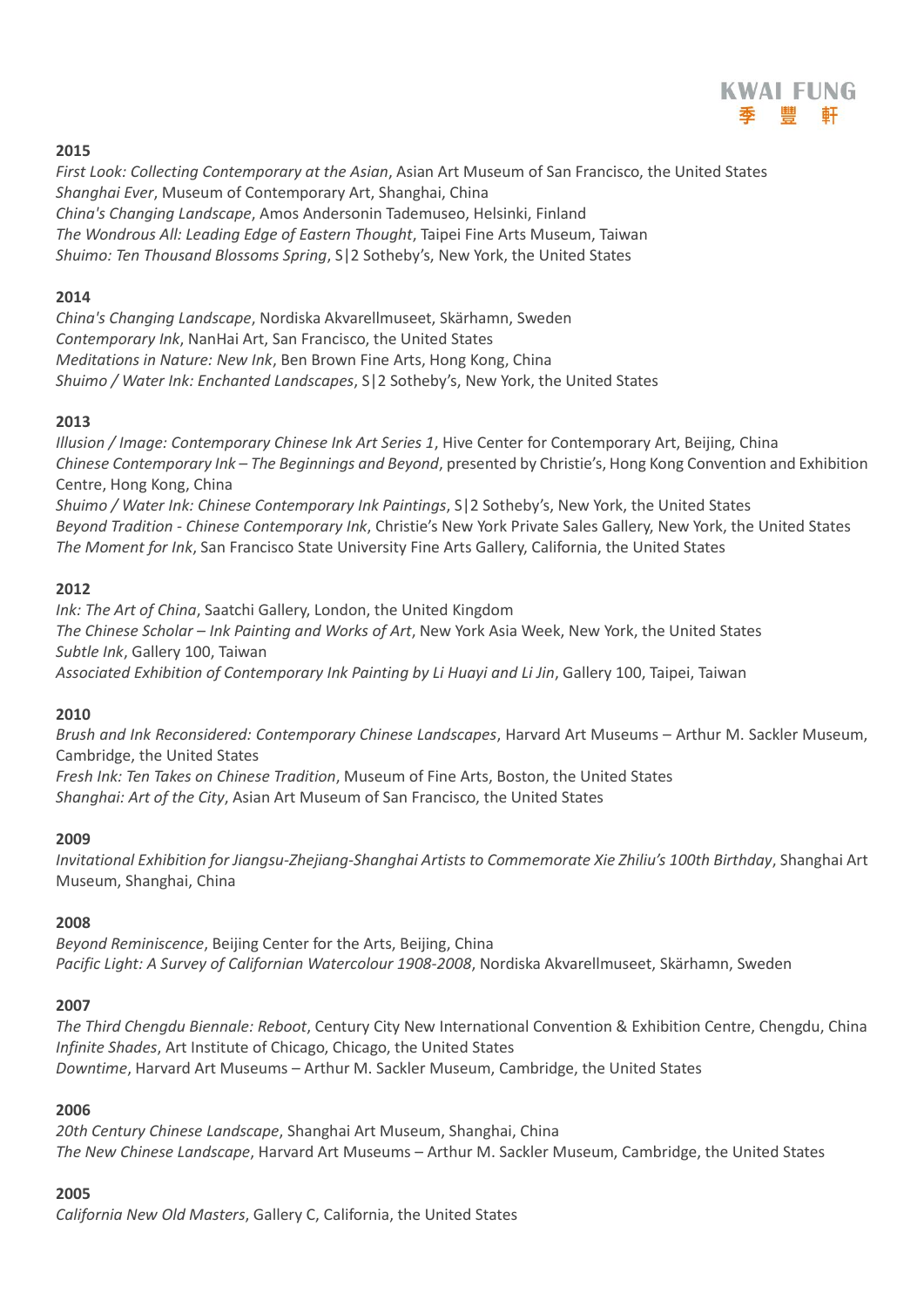

*Land\_Scapes*, Shanghai Gallery of Art, Shanghai, China *The Second Contemporary Landscape Painting Invitational Exhibition*, Shanghai Art Museum, Shanghai, China

# **2002**

*Contemporary Landscape Painting Invitational Exhibition*, Liu Haisu Art Museum, Shanghai, China

# **2001**

*TEN*, Kaikodo, New York, the United States *Seven Chinese Artists from North America: An Invitational Exhibition*, Duo Yun Xuan, Shanghai, China *Modern Chinese Art: The Khoan and Michael Sullivan Collection*, Ashmolean Museum, The University of Oxford, Oxford, England

# **1999**

*Passion of Collecting*, University Museum and Art Gallery, The University of Hong Kong, Hong Kong, China *In Concert: Landscapes by Li Huayi and Zhang Hong*, Kaikodo, New York, the United States

# **1998**

*A Century in Crisis: Modernity and Tradition in the Art of Twentieth-Century China*, Guggenheim Museum, New York, the United States (the same exhibition was later exhibited at Guggenheim Museum, Bilbao, Spain under the title *China 5000 Years*)

*Wege ins Paradies - oder die Liebe zum Stein in China*, Rietberg Museum, Zurich, Switzerland

# **1983**

*Aspects of Contemporary Asian Art*, UC Hastings College of the Law, San Francisco, the United States

# **Collections**

The British Museum, London, the United Kingdom Asian Art Museum of San Francisco, San Francisco, the United States Los Angeles County Museum of Art, Los Angeles, the United States Brooklyn Museum, New York, the United States Art Institute of Chicago, Chicago, the United States Harvard Art Museums-Arthur M. Sackler Museum, Cambridge, the United States Honolulu Museum of Art, Hawaii, the United States Cleveland Museum of Art, Cleveland, the United States Spencer Museum of Art, University of Kansas, Lawrence, the United States Art Gallery of New South Wales, Sydney, Australia Suzhou Museum, Suzhou, China M+, Hong Kong, China Hong Kong Museum of Art, Hong Kong, China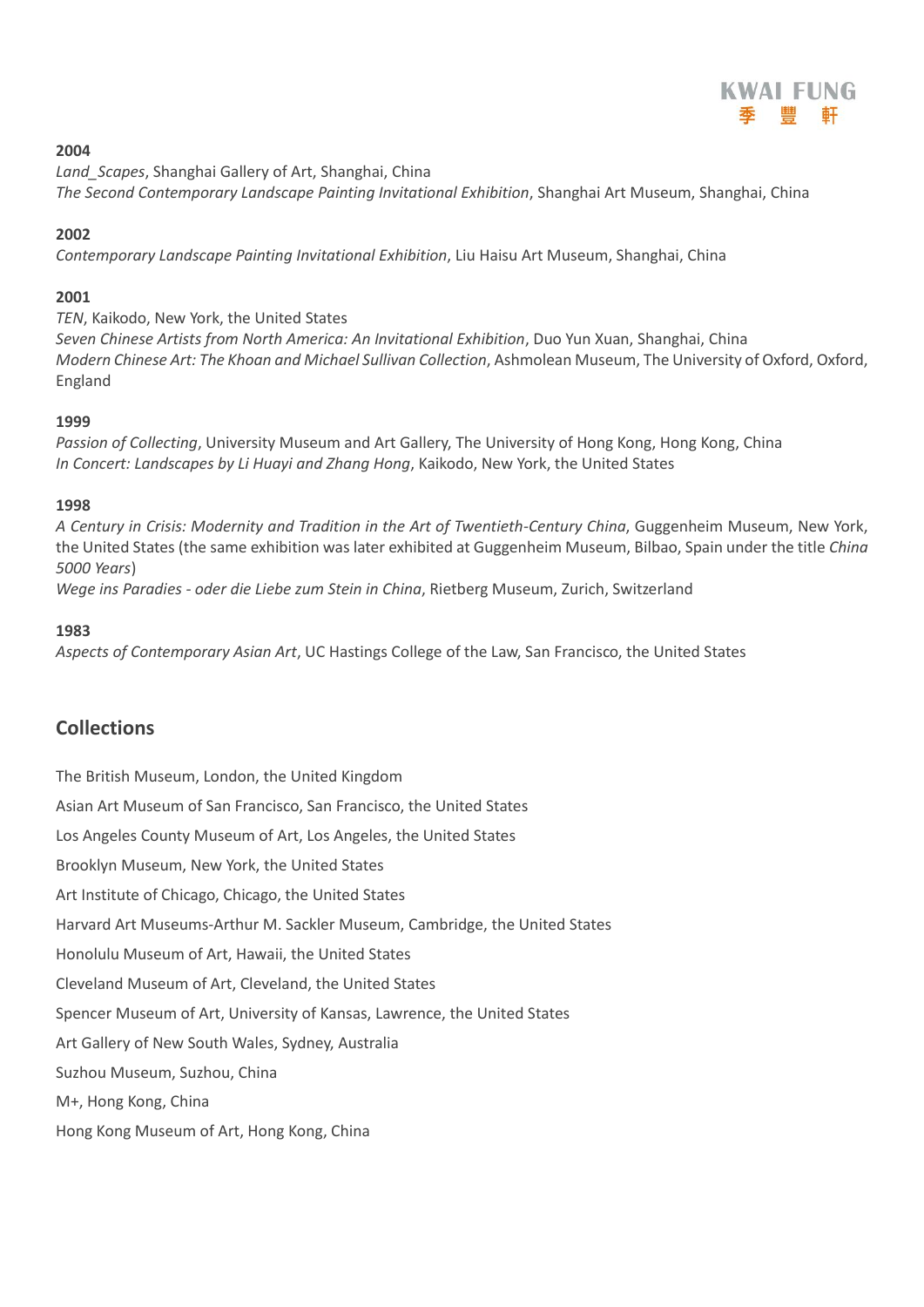

**李華弌**

出生於中國上海

1954

六歲師從王一亭之子王季眉習水墨

1964

師從比利時皇家藝術學院畢業生張充仁學習西方繪畫技巧

1969-1976

文化大革命期間,擔任美工作政治宣傳書

# 1982

移居美國三藩市

#### 1984

獲舊金山藝術學院頒發藝術碩士學位

# **個展**

**2021**

「金墨無界——李華弌沂作展」,季豐軒書廊主辦,大館 F 倉展室,香港,中國

#### **2019**

「天道 • 人本—李華弌作品展」, 季豐軒, 香港, 中國 「當代山水:李華弌」,檀香山藝術博物館,夏威夷,美國

#### **2018**

「李華弌作品展」,季豐軒書廊展位,ART021 上海廿一當代藝術博覽會,上海,中國

#### **2017**

「紙 ‧ 醉 ‧ 金 ‧ 迷」,蘇州博物館,蘇州,中國 「李華弌個人作品展」,季豐軒畫廊展位,巴塞爾藝術展香港展會,香港,中國 「重屏山水」,季豐軒,香港,中國

#### **2016**

「奇觀異景—李華弌新作展」,季豐軒書廊,香港,中國

#### **2014**

「李華弌的瀑布、岩石、竹」, Eskenazi 畫廊, 倫敦, 英國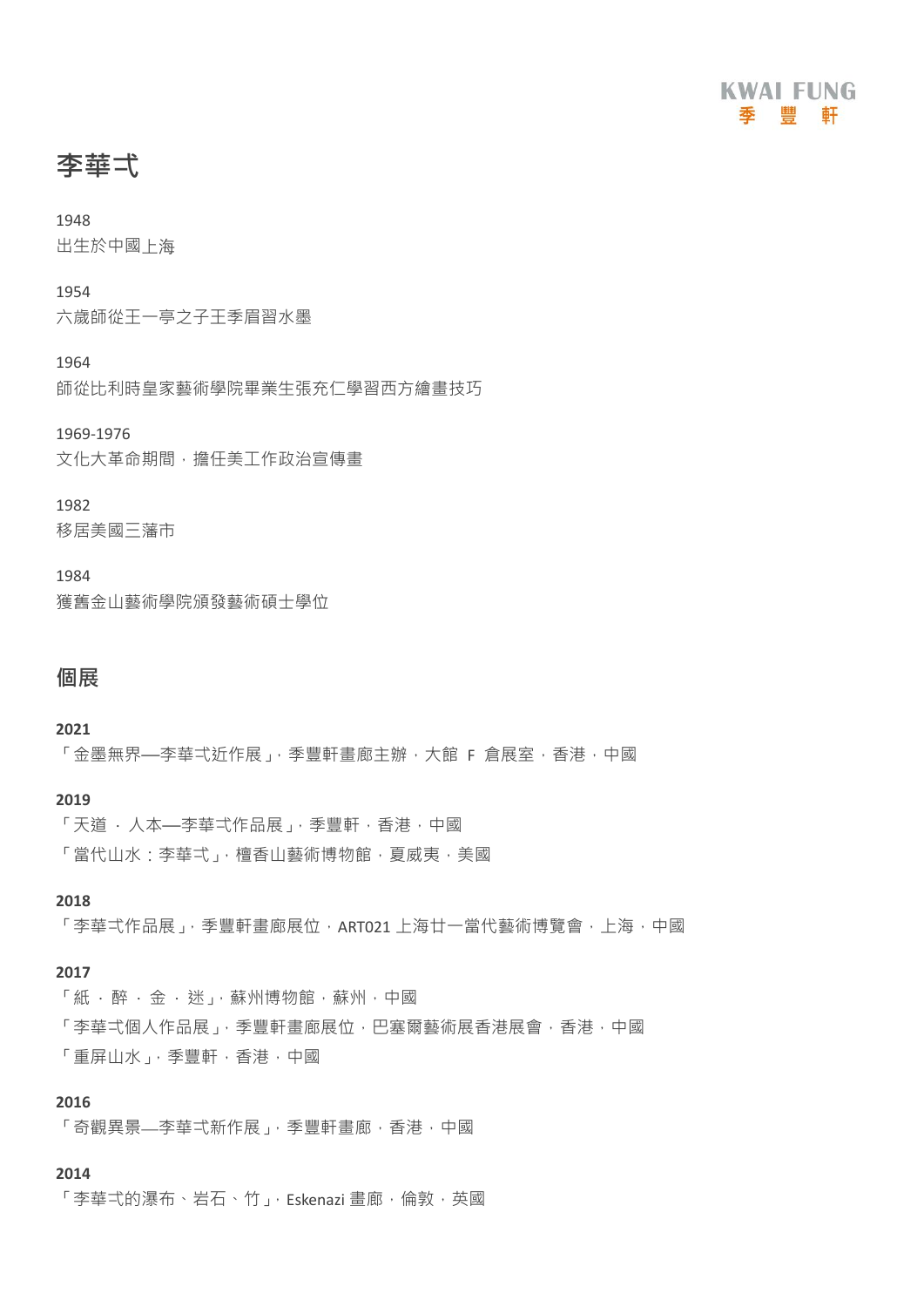# **KWAI FUNG** 季 豐 軒

#### **2011**

「心印—李華弌藝術展」,中國美術館,北京,中國 「象外—李華弌新作展」,天安時間當代藝術中心,北京,中國  $\lceil + \rceil$ 牛人当、Fskenazi 畫廊,倫敦,英國

# **2010**

「李華弌的樹、石、霧、山」, Eskenazi 書廊, 烏克蘭研究院, 紐約, 美國

#### **2008**

「李華弌六秩大慶—怡情齋藏書」,水墨會呈獻,香港國際古玩及藝術品博覽會,香港,中國

# **2007**

「李華弌的山水畫」, Eskenazi 畫廊, 倫敦, 英國

#### **2004**

「李華弌的銘誌山水」,舊金山亞洲藝術博物館,三藩市,美國

#### **1997**

「李華弌山水作品展」,懷古堂, 紐約, 美國

#### **1990**

「李華個人作品展」, Roberta English 畫廊, 三藩市, 美國

#### **1985**

「李華個人作品展」, Roberta English 畫廊, 三藩市, 美國

#### **1984**

「李華弌個人作品展」,亞太博物館,帕薩油納亞,美國

# **1983**

「李華個人作品展」, Satori 畫廊, 三藩市, 美國

#### **1982**

「李華個人作品展」, Satori 畫廊, 三藩市, 美國

# **群展**

#### **2020**

「典亞藝博 2020」,季豐軒畫廊展位,香港會議展覽中心,香港,中國 「嚮往自然:細讀中國藝術的山水」,萊特博格博物館,蘇黎世,瑞士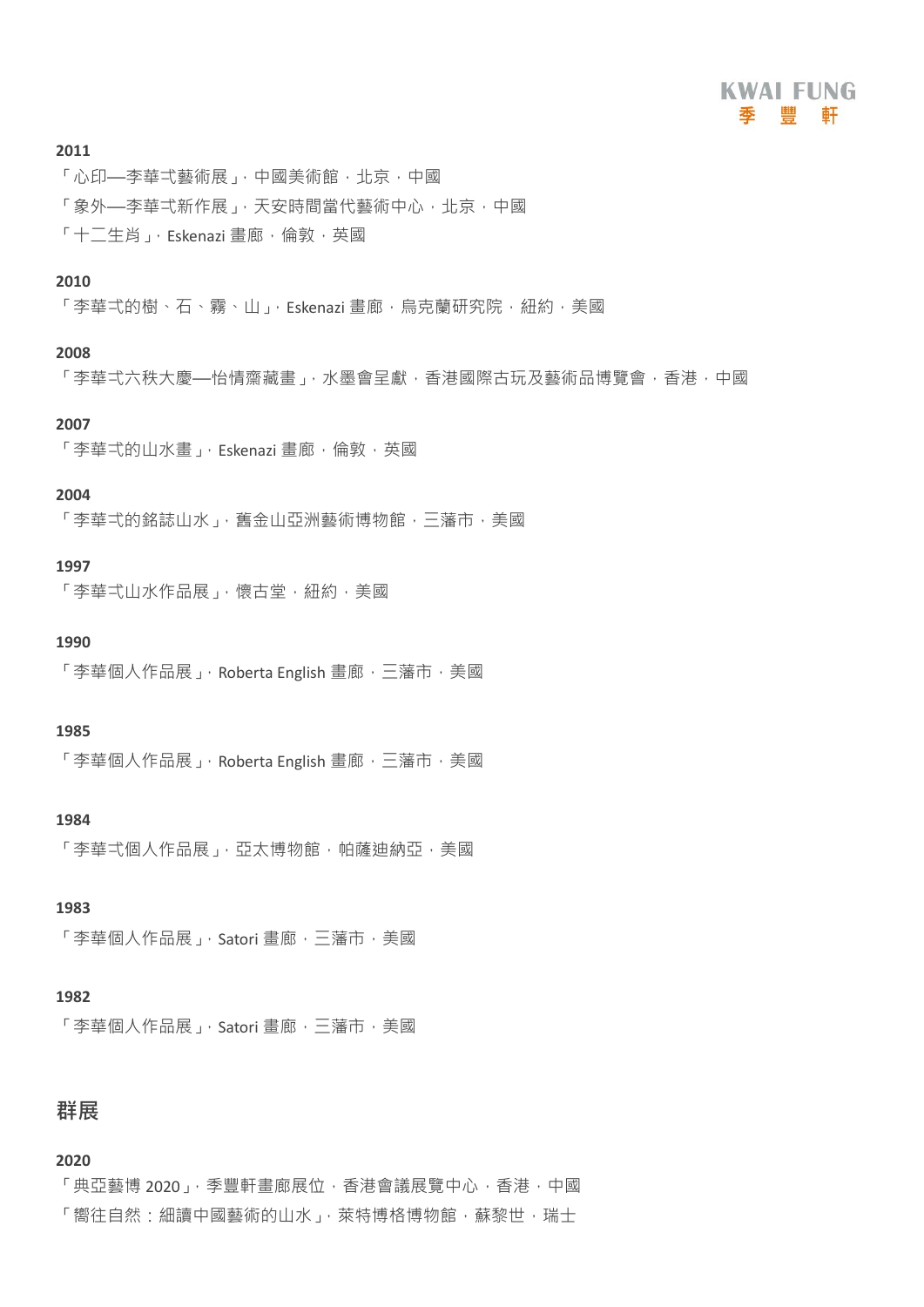「矚目的新一代:當代中國藝術家」,克利夫蘭藝術博物館,克利夫蘭,美國

#### **2018**

「墨境:山崎朗子楊致遠藏當代中國水墨書」,史丹福大學 Cantor Arts Center, 加州,美國

#### **2017**

「平行線:中國當代水墨與英國全盛年代風景畫」, W.M. Brady 畫廊, 美國紐約 (同一展覽隨後移往 Lowell Libson 書廊,倫敦,英國)

- 「似重若輕:M+水墨藏品」,M+展亭,香港,中國
- 「無根·行進中的水墨運動—中國當代水墨年度大展」,四川美術學院美術館,重慶,中國
- 「道殊 · 同尋於墨」, 蘇富比 SI2 畫廊, 紐約, 美國

#### **2016**

「水墨藝博 2016」, 季豐軒書廊展位,香港會議展覽中心,香港,中國

#### **2015**

- 「初看: 當代藝術藏品展」, 舊金山亞洲藝術博物館, 三藩市, 美國
- 「依然上海」,上海當代藝術館,上海,中國
- 「改變中的中國山水」,阿莫斯 · 安德森美術館,赫爾辛基,芬蘭
- 「眾妙生鋒—東方思維之情愫」, 臺北市立美術館, 臺灣, 中國
- 「水墨 · 萬花源季」, 蘇富比 S|2 畫廊, 紐約, 美國

#### **2014**

- 「改變中的中國山水」,北歐水彩博物館,瑞典
- 「水墨當代」,南海藝術中心,三藩市,美國
- 「水墨心境」, Ben Brown Fine Arts 畫廊, 香港, 中國
- 「水墨 · 夢幻仙境 」, 蘇富比 SI2 書廊, 紐約, 美國

#### **2013**

「幻象—中國當代水墨大展」,蝰巢當代藝術中心,批京,美國 「墨墨相連—源起當代中國水墨」,佳士得畫廊,香港,中國 「水墨—當代中國水墨畫」, 蘇富比 SI2 畫廊, 紐約, 美國 「閱墨—中國當代水墨書展」, 紐約佳士得私人洽購部書廊, 紐約, 美國 「水墨時刻」,舊金山州立大學藝廊,加州,美國

#### **2012**

- 「水墨—中國的藝術」,薩奇書廊,倫敦,英國
- 「當代文房—水墨書和藝術品」, 紐約亞洲藝術週, 紐約, 美國
- 「墨妙無前」,百藝書廊,臺灣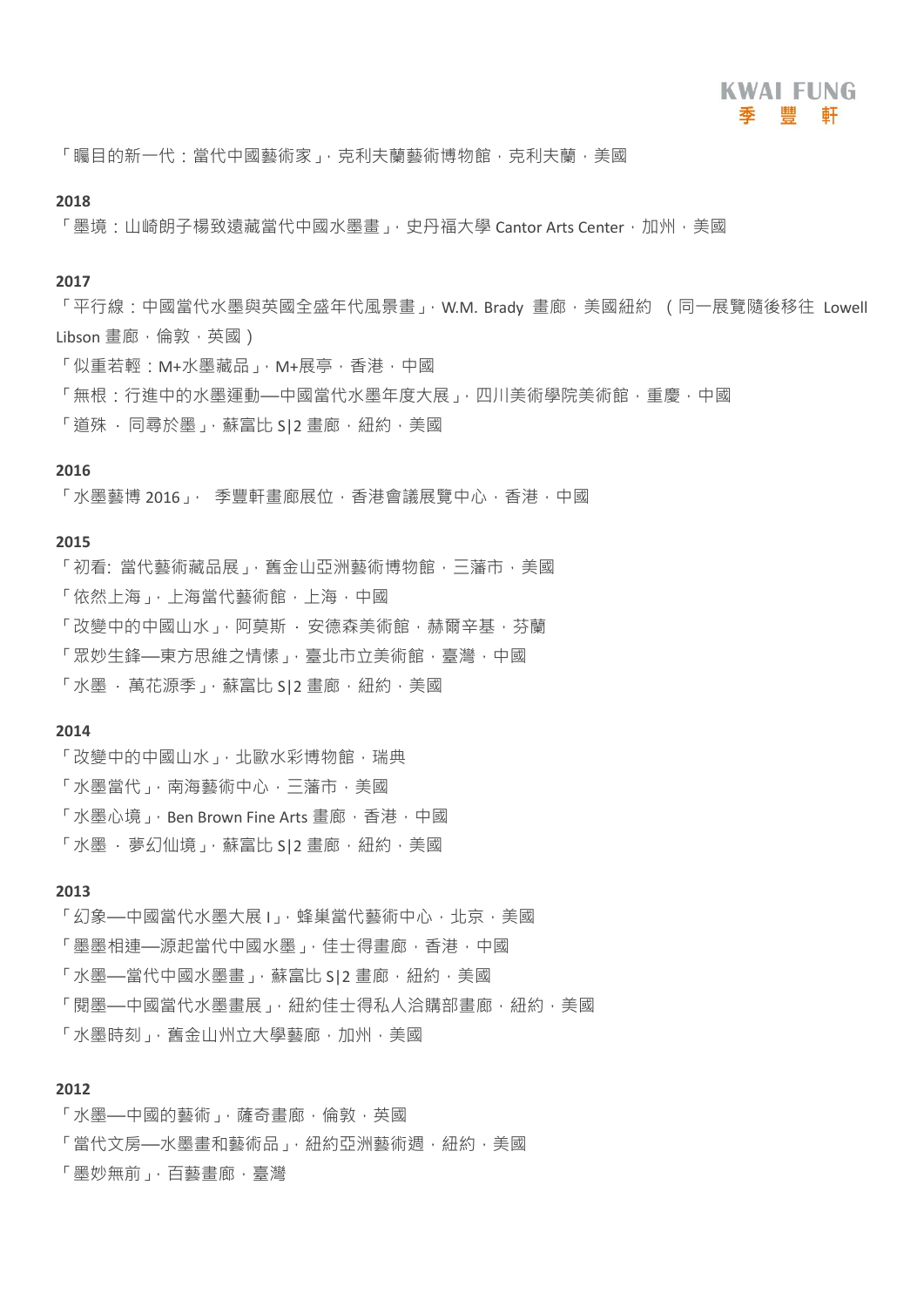「重新審視筆墨—當代中國山水」,哈佛藝術博物館-賽克勒博物館,劍橋,美國 「與古為徒:十個中國藝術家的回應」,波十頓美術館,波十頓,美國 「上海」,舊金山亞洲藝術博物館,三藩市,美國

#### **2009**

「古風新貌:紀念謝稚柳百年誕辰暨江浙滬名家邀請展」,上海美術館,上海,中國

#### **2008**

「得意忘形」,天安時間當代藝術中心,北京,中國 「加州水彩畫展 (1908-2008)」, 北歐水彩博物館, 瑞典

#### **2007**

「重新啟動—第三屆成都雙年展」,世紀城新國際會展中心,成都,中國 「光影無限」, 芝加哥藝術學院, 芝加哥, 美國 「靜待時期」,哈佛藝術博物館–賽克勒博物館,劍橋,美國

#### **2006**

「20 世紀山水畫」,上海美術館,上海,中國 「新中國風景」,哈佛藝術博物館–賽克勒博物館,劍橋,美國

#### **2005**

「加州新舊大師」, Gallery C, 加州, 美國

#### **2004**

- 「風景」, 滬申書廊, 上海, 中國
- 「高山流水·第二屆當代山水畫激請展」,上海美術館,上海,中國

#### **2002**

「高山流水:當代山水書激請展」,劉海粟美術館,上海,中國

#### **2001**

- 「十」,懷古堂,紐約,美國
- 「北美華人畫家七人作品邀請展」,朵雲軒,上海,中國
- 「現代中國藝術:蘇立文及吳環藏品」,阿什莫林博物館,牛津大學,牛津,英國

#### **1999**

- 「玩物傾心」,香港大學美術博物館,香港,中國
- 「李華弌和張洪的山水」,懷古堂,紐約,中國

# **1998**

「世紀的危機:二十世紀中國藝術中的現代性與傳統」,古根漢博物館,紐約,美國(同一展覽隨後移往古根 漢博物館,西班牙比爾堡,以「中國五千年」為題展出)